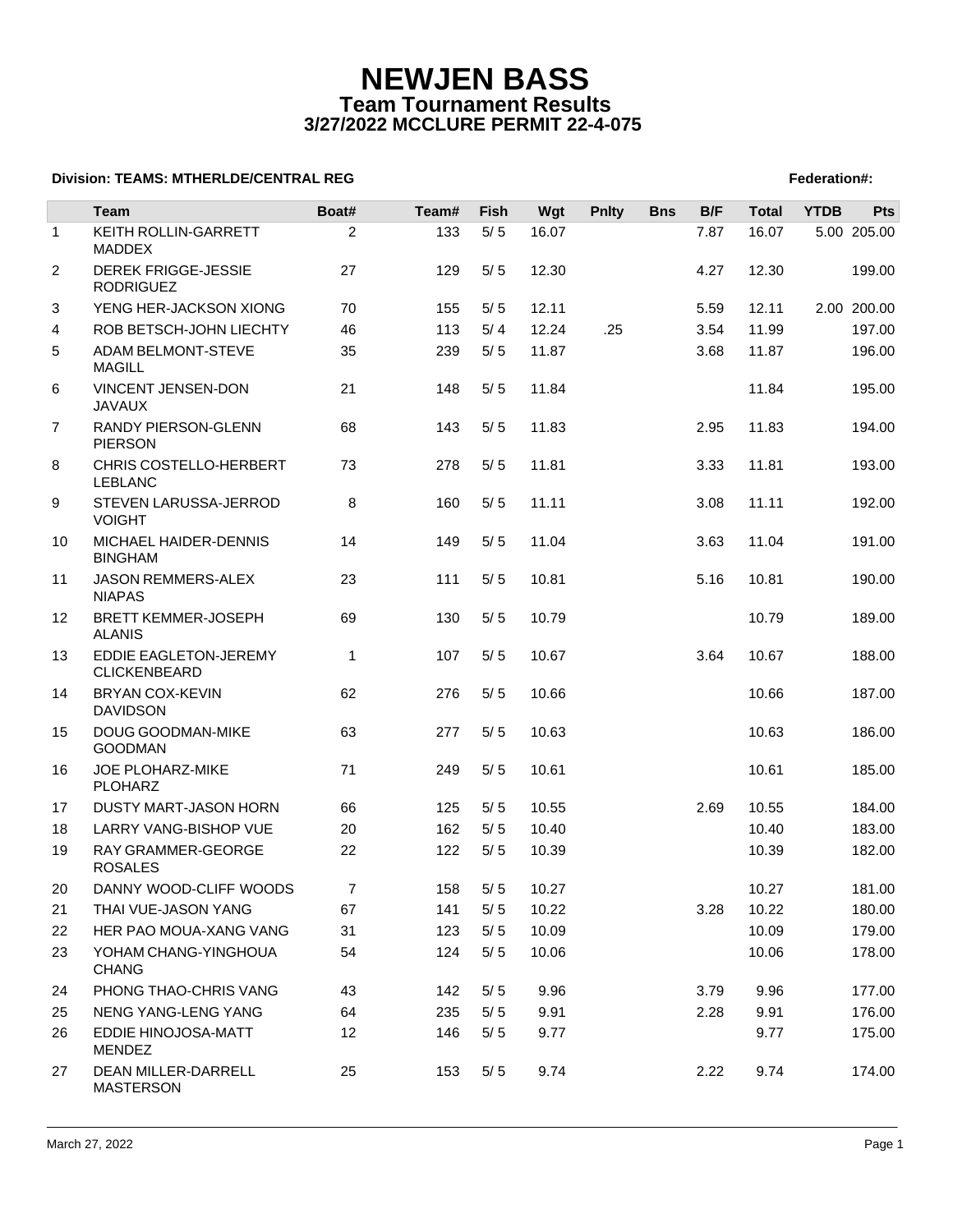# **NEWJEN BASS Team Tournament Results 3/27/2022 MCCLURE PERMIT 22-4-075**

### **Division: TEAMS: MTHERLDE/CENTRAL REG** Federation **Federation #:**  $\blacksquare$  Federation #:

|    | <b>Team</b>                                        | Boat#          | Team#          | <b>Fish</b> | Wgt  | <b>Pnlty</b> | <b>Bns</b> | B/F  | <b>Total</b> | <b>YTDB</b> | Pts    |
|----|----------------------------------------------------|----------------|----------------|-------------|------|--------------|------------|------|--------------|-------------|--------|
| 28 | JARED COOK-TIM COOK                                | $\overline{4}$ | 152            | 5/5         | 9.73 |              |            | 2.24 | 9.73         |             | 173.00 |
| 29 | <b>BRIAN RUTHMAN-DAVE</b><br><b>HOLMES</b>         | 51             | 131            | 5/5         | 9.68 |              |            | 2.73 | 9.68         |             | 172.00 |
| 30 | <b>JOSH HOUSEY-JEFF</b><br>DEMACABALIN             | 52             | 118            | 5/5         | 9.67 |              |            |      | 9.67         |             | 171.00 |
| 31 | ROBERT SANDOVAL-ROBERT<br><b>RATZLOFF</b>          | 26             | 236            | 5/5         | 9.59 |              |            |      | 9.59         |             | 170.00 |
| 32 | <b>EUAN KENNEDY-JAMES</b><br><b>BURKHART</b>       | 29             | 221            | 5/5         | 9.58 |              |            | 2.89 | 9.58         |             | 169.00 |
| 33 | <b>JOSE CARRILLO-ADRIAN</b><br><b>EGURE</b>        | 41             | 246            | 5/5         | 9.56 |              |            | 3.21 | 9.56         |             | 168.00 |
| 34 | <b>CHARLIE WELCH-TERA</b><br><b>BROOKS</b>         | 48             | 275            | 5/5         | 9.56 |              |            |      | 9.56         |             | 167.00 |
| 35 | <b>CRAIG GONG-RYAN</b><br><b>REYNOLDS</b>          | 40             | 154            | 5/5         | 9.51 |              |            |      | 9.51         |             | 166.00 |
| 36 | RANDY MCABEE-MASON<br><b>MCABEE</b>                | 47             | 252            | 5/5         | 9.50 |              |            |      | 9.50         |             | 165.00 |
| 37 | <b>CURTIS GOINS-LEVAN GOINS</b>                    | 59             | 233            | 5/5         | 9.47 |              |            |      | 9.47         |             | 164.00 |
| 38 | TIM LING-RYAN HUSKEY                               | 11             | 156            | 5/5         | 9.34 |              |            | 2.34 | 9.34         |             | 163.00 |
| 39 | JEFF TUEL-JEFF TUEL JR.                            | 42             | 159            | 5/5         | 9.11 |              |            |      | 9.11         |             | 162.00 |
| 40 | TONY HEIN-ADAM FRENCH                              | 72             | 157            | 5/5         | 8.88 |              |            |      | 8.88         |             | 161.00 |
| 41 | ALEX CARRILLO-MIKE<br><b>BELTRAN</b>               | 16             | 222            | $5/5$       | 8.86 |              |            |      | 8.86         |             | 160.00 |
| 42 | <b>BRIAN HERMAN-JASON</b><br><b>HIGGINBOTHAM</b>   | 49             | 114            | 5/5         | 8.85 |              |            |      | 8.85         |             | 159.00 |
| 43 | KEVIN LEE NOR.-LINDA SONG                          | 60             | 17             | 5/5         | 8.83 |              |            |      | 8.83         |             | 158.00 |
| 44 | <b>VIC GEIS-RUSS PIERSON</b>                       | 6              | 145            | 5/5         | 8.68 |              |            |      | 8.68         |             | 157.00 |
| 45 | MICHAEL MUNOZ-GILBERT<br><b>MUNOZ</b>              | 34             | 137            | 5/5         | 8.65 |              |            |      | 8.65         |             | 156.00 |
| 46 | ROBERT MARTINEZ-JOSE<br><b>MARTINEZ</b>            | 75             | 237            | 5/5         | 8.63 |              |            | 2.38 | 8.63         |             | 155.00 |
| 47 | <b>PEDRO</b><br>MCDOUGALL-ROBERT<br><b>BURROWS</b> | 65             | 161            | 5/5         | 8.62 |              |            |      | 8.62         |             | 154.00 |
| 47 | CHAO VUE-YOSHI VANG                                | 37             | 128            | $5/5$       | 8.62 |              |            |      | 8.62         |             | 154.00 |
| 49 | RANDY BLEVINS-JOHN<br><b>GENTRY</b>                | 10             | $\overline{2}$ | 5/5         | 8.58 |              |            |      | 8.58         |             | 152.00 |
| 50 | ANTHONY SOUZA-MATT<br><b>FRAZIER</b>               | 50             | 238            | $5/5$       | 8.43 |              |            |      | 8.43         |             | 151.00 |
| 51 | CAREY EDWARDS-JEREMY<br><b>EDWARDS</b>             | 57             | 117            | 5/5         | 8.27 |              |            | 1.92 | 8.27         |             | 150.00 |
| 52 | LEVI CRAIN-ZACH SCHMIDT                            | 28             | $\mathbf{1}$   | 5/5         | 8.15 |              |            |      | 8.15         |             | 149.00 |
| 53 | TOMMY ROWAN-TOM ROWAN                              | 44             | 254            | 5/5         | 8.12 |              |            |      | 8.12         |             | 148.00 |
| 53 | <b>JUSTIN SCHMITT-KENNY</b><br><b>SCHMITT</b>      | 24             | 258            | 5/5         | 8.12 |              |            |      | 8.12         |             | 148.00 |